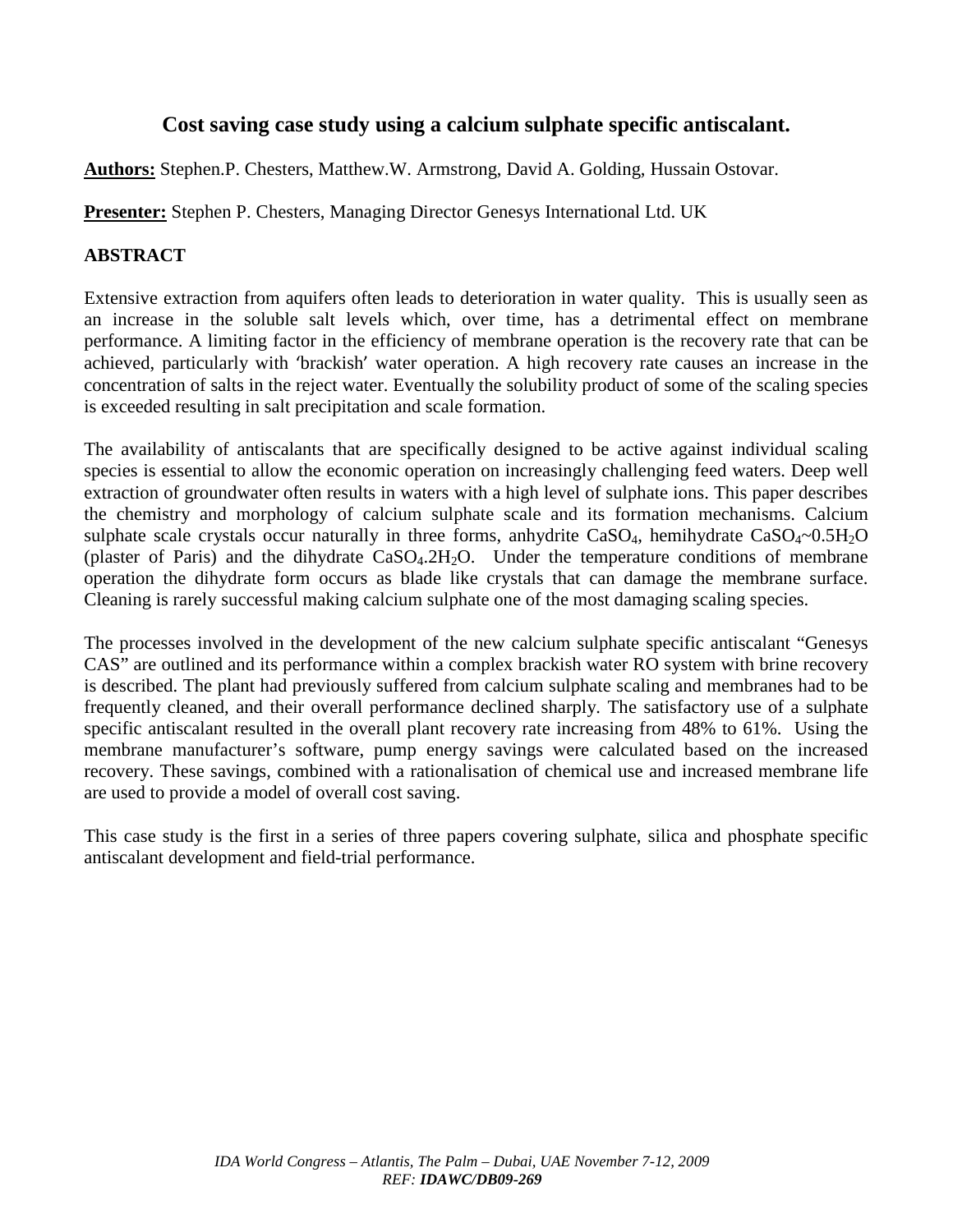#### **I INTRODUCTION**

More than twice as many brackish water RO plants than sea water plants have been built since the first units were commissioned in the late 1960's. In recent years the desalination industry has focussed on increasing the huge sea water RO systems being installed around the world, and innovations in this area tend to capture the news headlines. The high salinity of seawater means that desalination using membrane systems requires feed pressures of 50-70 bar. This compares with lower salinity feed water sources that can operate at 10-20 bar in the case of brackish and recycle waters. High pressure operation requires more expensive equipment and associated higher operational costs.

Over the last eight years production capacity of 9 X  $10^6$  M<sup>3</sup>/day has come on line using "brackish" water from lakes, rivers, aquifers, industrial waste water, sewage effluent, leachate and agricultural run-off . This is significantly more than the increased capacity of 7 X  $10^6$  M<sup>3</sup>/day from sea water installations over the same period. In brackish water operation a limiting factor in efficiency is the percentage of product water recovered from the feed stream; this is determined largely by the feed water quality. As the recovery rate increases the concentration of dissolved salts in the reject water stream increases and it becomes likely that the solubility product of the some of the scaling species will be exceeded leading to salt precipitation and scale formation.

This paper the first in a series of three, examines the use of a new antiscalant formulation developed specifically to inhibit calcium sulphate precipitation in membrane systems. The chemistry and deposition mechanisms are discussed as are the results from an operational plant which shows a significant improvement in performance. This case study is used to determine the operational cost savings achieved by the use of speciality products that enable recovery rates to be enhanced. Capital costs can also be reduced if the system designers are confident enough to 'design' system operation at higher recovery rates.

## **II CALCIUM SULPHATE**

The three major forms of calcium sulphate, hemihydrate, dihydrate and anhydrate have differing solubility isotherms as shown in figure 1. For RO waters the anhydrate form predominates. The solubility of calcium sulphate, in the dihydrate form  $(CaSO<sub>4</sub>.2H<sub>2</sub>O$  gypsum) is similar to calcium carbonate which decreases with increasing temperature. However whilst the precipitation of calcium carbonate scale can often be minimized by reducing the pH of the feed water, calcium sulphate solubility is independent of pH.



Fig 1: Solubility of forms of calcium sulphate Fig 2: Rosette formation on spacer

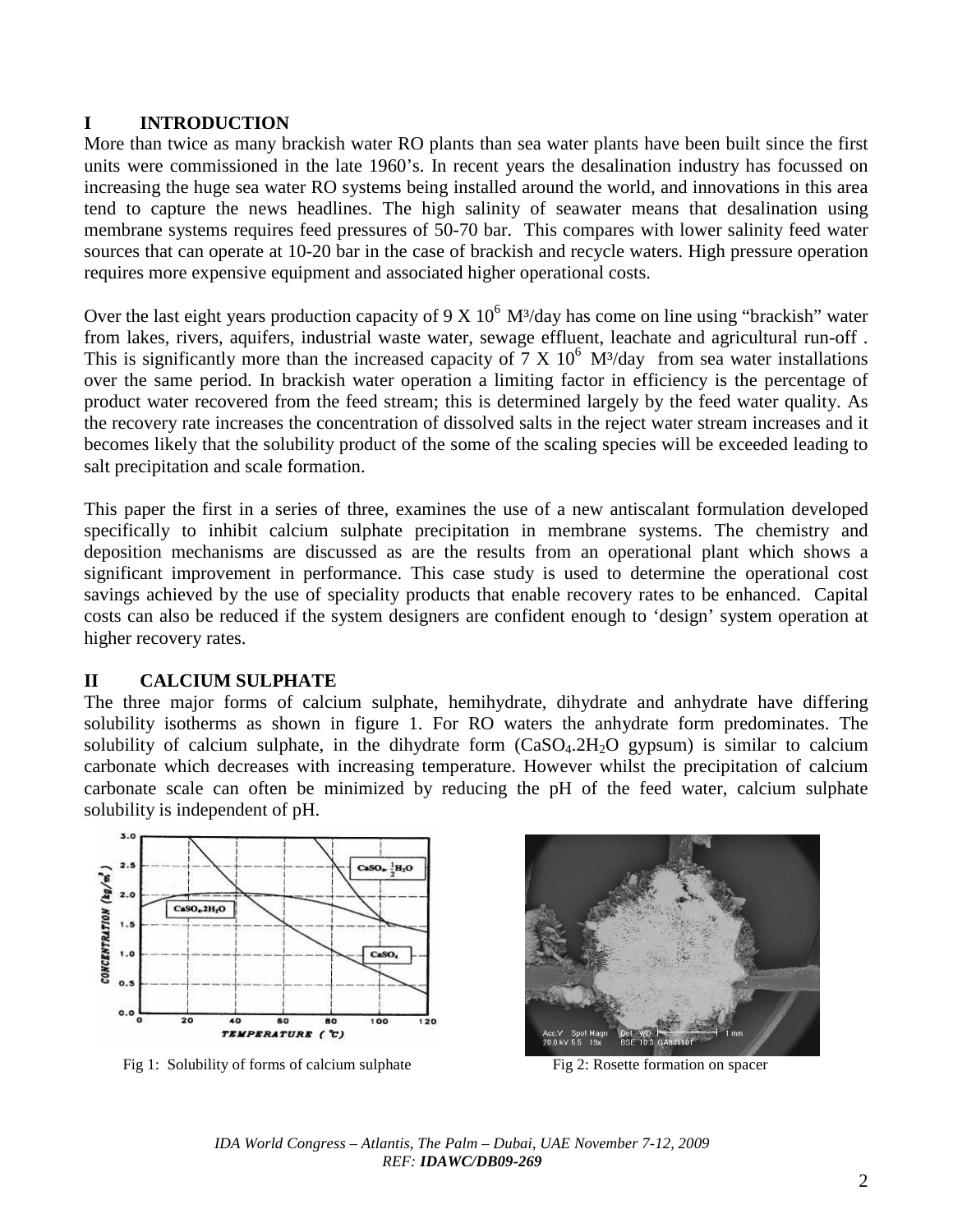It is reported in literature Gouellec et al [1] that gypsum scale forms via lateral growth of crystals directly on the membrane surface as well as the deposition of crystals onto the membrane surface. Studies in the Genesys laboratory in Madrid frequently shows crystal platelets forming in the low flow cross over points of the feed spacer – see fig. 2. This feature is further demonstrated when the spacer is removed from the membrane surface during autopsy and it becomes clear the scale is deposited within the spacer layer rather than at the underlying membrane surface. Studies by Rahardianto et al indicated a variation in scale formation due to varying surface topology of different membranes [2]. Scale formation occurs initially in needle form developing into platelets and rosettes. The scale is frequently damaging to membrane surfaces through particulate abrasion and is difficult to remove with chemicals. The development of calcium sulphate scale in the membrane can be further complicated by the potential for precipitation to occur before water concentration along the membrane surface. In these cases an amalgam of partially formed crystals can form. Ben Ahmed et al investigated the effects of different antiscaling compounds showing that phosphonate compounds inhibited the germination of scale crystals and polyacrylic compounds acted as dispersing and crystal distortion agents [3].

## **III ANTISCALANT DEVELOPMENT**

All antiscalants work at a sub-stoichiometric level by one or more closely inter-related mechanisms of threshold inhibition, crystal distortion and dispersion. Chelation is also a mechanism for scale inhibition although taking place at the stoichiometric or molar ratio level.

**3.1 Threshold inhibition** – prevents the precipitation of salts once the salt has exceeded its solubility product. The chemical inhibitors retard or delay the clustering process of charged ions and protonuclei. The most effective threshold inhibitors are based on phosphonic acids (or their salts) which have the added advantage of sequestering iron in a stochiometric reaction. This is important in membrane applications as any soluble iron will cause rapid fouling as it oxidizes and becomes insoluble. In the water treatment industry there a number of commonly used phosphonates which have different structures and properties that influence their ability in retarding precipitation of the different scaling species. Four of the more common molecules with typically molecular weights of 200-300 are:

| <b>HEDP</b> | 1-hydroxyethylidene 1-1-diphosphonic acid             |
|-------------|-------------------------------------------------------|
| AMP/ATMP    | aminotri(methylenephosphonic acid)                    |
| <b>PBTC</b> | 2-phosphonbutane-1, 2, 4-tricarboxylic acid           |
| <b>PPCA</b> | polyphosphinocarboxylic acid (higher MW $\sim$ 1000+) |

**3.2 Crystal Distortion** – chemicals affect the ordering and growth reactions of crystals causing an irregular shape and weak structure. Chemicals with effective crystal distortion properties tend to be polymers of low molecular weight 2,000-5,000. Many of these polymers exhibit some threshold effectivity whilst others (of higher MW) have dispersing properties. Importantly, many of these 'polymers' are ineffective at preventing iron deposition as they tend to react with iron to produce iron acrylate which often damages the membrane surface. The most commonly used products are:

| PAA           | Polyacrylic acid          |
|---------------|---------------------------|
| PMA           | Polymaleic acid           |
| <b>PCA</b>    | Polycarboxylic acid       |
| <b>PAMAMS</b> | Polyaminoamide dendrimers |
| <b>CMI</b>    | Carboxymethylinulin       |
|               |                           |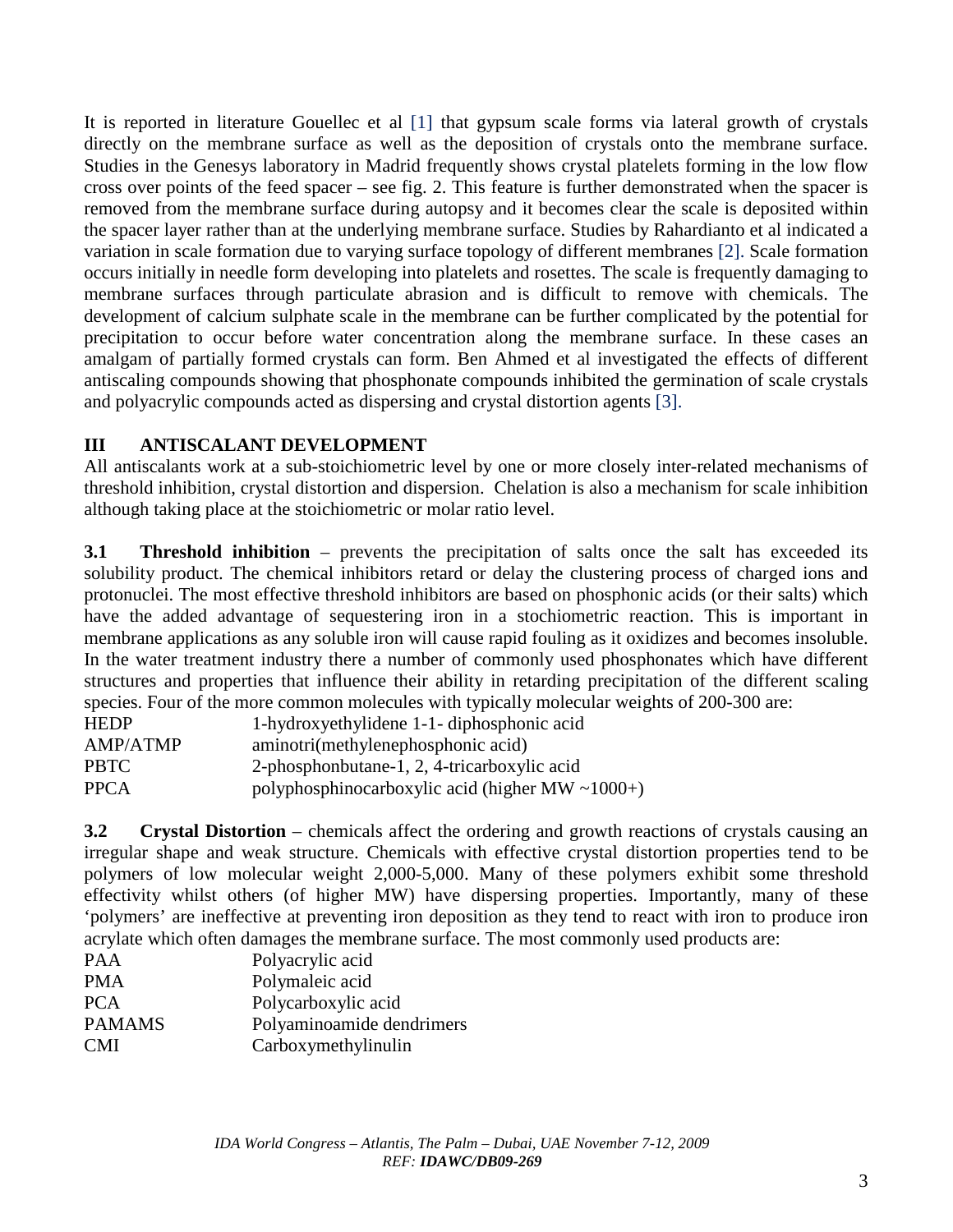**3.3 Crystal Dispersion –** occurs when the inhibitor chemisorbs onto the crystal surface and imparts an additional surface charge causing repulsion and ultimately dispersion. Although the growing crystal needs to be enveloped in a polymer of high MW 20,000-40,000 to gain a significant surface charge, the lower MW polymers used for crystal distortion can also put a weak charge on the precipitated salt; this can usually be measured by Zeta potential. Few of the antiscalants used in the membrane industry utilise polymers of a sufficiently high molecular weight to cause chemisorption on to crystal surfaces.

**3.4 Formulation** – Following an analysis of the chemistry, formation, dynamics and kinetics of the specific scaling species some potentially active ingredients were chosen, combined into formulations and then tested against known standard performing antiscalants to see if an improved performance could be observed. [3] Specific areas of interest for inhibiting calcium sulphate scale are summarised in table 1 below.

| species          | crystal form          | kinetics | position     | seeding agents             |
|------------------|-----------------------|----------|--------------|----------------------------|
| calcium sulphate | monoclinic prisms,    | -slow    | last element | colloidal calcium sulphate |
|                  | needle $\&$ platelets |          |              |                            |

|  | Table 1: Properties of sulphate scale |  |
|--|---------------------------------------|--|
|  |                                       |  |

Based on observations shown in table 1, certain assumptions regarding molecules that have differing properties can be made. Calcium sulphate is a strongly crystalline salt that develops through weak needle and platelet forms to highly stable rosettes particularly in low flow areas in the membrane feed spacer. It may be concluded that slow kinetics of precipitation particularly in the cross-over fabric of the spacer material indicates slow water velocity and the breakdown of the 'threshold property'.

It has been theorised by Darton [4] that in the case of 'threshold inhibitors' used in laboratory studies in standard threshold tests, the more antiscalant added to the water the longer the time to the onset of precipitation. In all cases some minor precipitation occurs and this eventually leads to 'catastrophic precipitation' where the precipitating salt reaches equilibrium and there is no enhanced solubility at all. Eventually all threshold performance is lost, irrespective of the treatment levels used.

Consideration of these laboratory phenomena enabled combinations of threshold inhibitors, crystal distortion and dispersion agents to be used in a formulation to build a more effective calcium sulphate antiscalant.

**3.5 Threshold testing –** is conducted by preparing standard solutions of specific scaling salts. The antiscalant formulations under test are added at different dose rates and the solution agitated at 25°C using variable contact times. The samples are filtered and the filtrate analysed for the presence of the scaling species. The % threshold inhibition can be determined as the percentage of scaling species that



remains in solution. Further tests are conducted using the most effective formulations with different operating pH, temperature and incubation times. Finally, tests are run against all common scaling species so that the final formulation has a broad spectrum of activity whilst being highly effective against a specific scalant. A sodium phosphonate compound Figure 3 was used for general nucleation inhibition. Growth of scale proto-crystals are disrupted Fig3: Sodium phosphonate molecule and re-dissolved. This compound is commonly used in water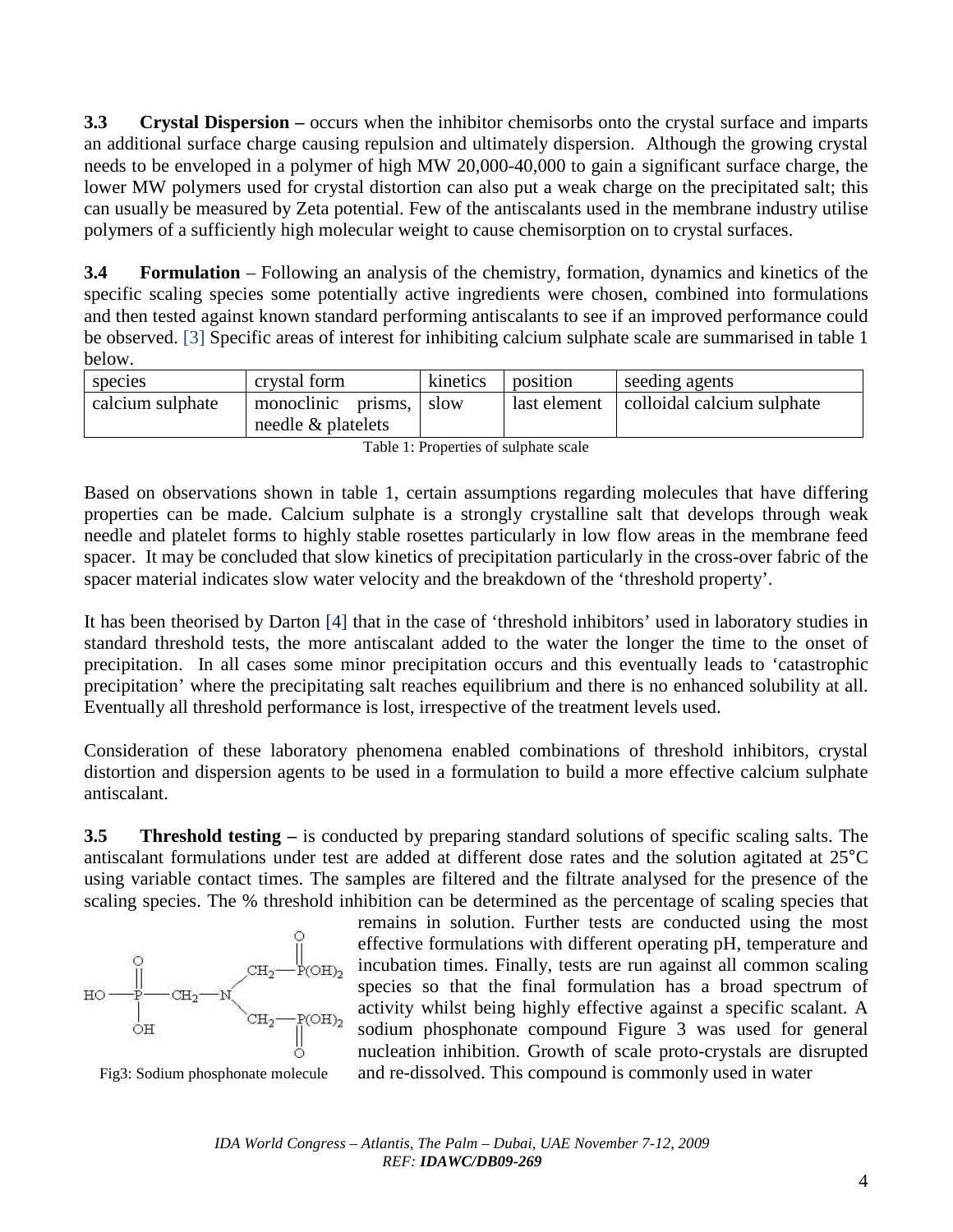treatment chemicals and is particularly effective against calcium carbonate operating at a Langelier Saturation Index of  $+2.6$ . Research and laboratory threshold testing revealed that a potassium salt of a methylene phosphonic shown in Figure 4 showed a propensity to specifically inhibit calcium sulphate scale formation. The molecule disrupts the ordering process of proto-nuclei thus inhibiting precipitation.



Fig4: Methylene phosphonic molecule

This molecule is the main component of the calcium sulphate antiscalant. The effectiveness of the product was found to increase when organic dispersants and a crystal growth inhibitor based on a phosphino carboxylate and a polyacrylic acid with a molecular weight of  $\sim 2,000$  were included in the formulation.

#### **IV CALCIUM SULPHATE CASE STUDY**

A chemical manufacturing company 180 km east of Tehran, Iran commissioned a  $7,000 \text{ m}^3/\text{day}$  two pass brackish water RO plant with brine recovery in September 2005. The system is a complex arrangement of 3 R.O. streams, each with pre-treatment (see Figure 5). The design consists of a first pass with two identical skids of two stages in 20:10 array, each pressure vessel having 6 membrane elements. Both skids (RO1A and RO1B) have a design permeate flow of 143 m<sup>3</sup>/hr at 63.5% recovery to give a total 1<sup>st</sup> pass production of 286 m<sup>3</sup>/hr. Hydranautics CPA 3 membranes are installed in both skids.Pre-treatment for the first pass consists of aluminium salt coagulant, hydrochloric acid injection, (to reduce the feed pH) and chlorination, followed by multi-media filtration. A broad spectrum phosphonate based antiscalant had historically been dosed after the multi-media filters together with sodium metabisulphite, (SMBS) which is added to de-chlorinate the feed preventing membrane oxidation. The  $2<sup>nd</sup>$  pass RO2 is designed to operate at 85% recovery and is fitted with Hydranautics CPA4 membranes. The  $2<sup>nd</sup>$  pass permeate is high quality water for boiler feed and process use. The reject from the  $2<sup>nd</sup>$  pass is returned back to the  $1<sup>st</sup>$  pass feed stream downstream of the cartridge filters.



Fig 5: Schematic of plant layout

*IDA World Congress – Atlantis, The Palm – Dubai, UAE November 7-12, 2009 REF: IDAWC/DB09-269*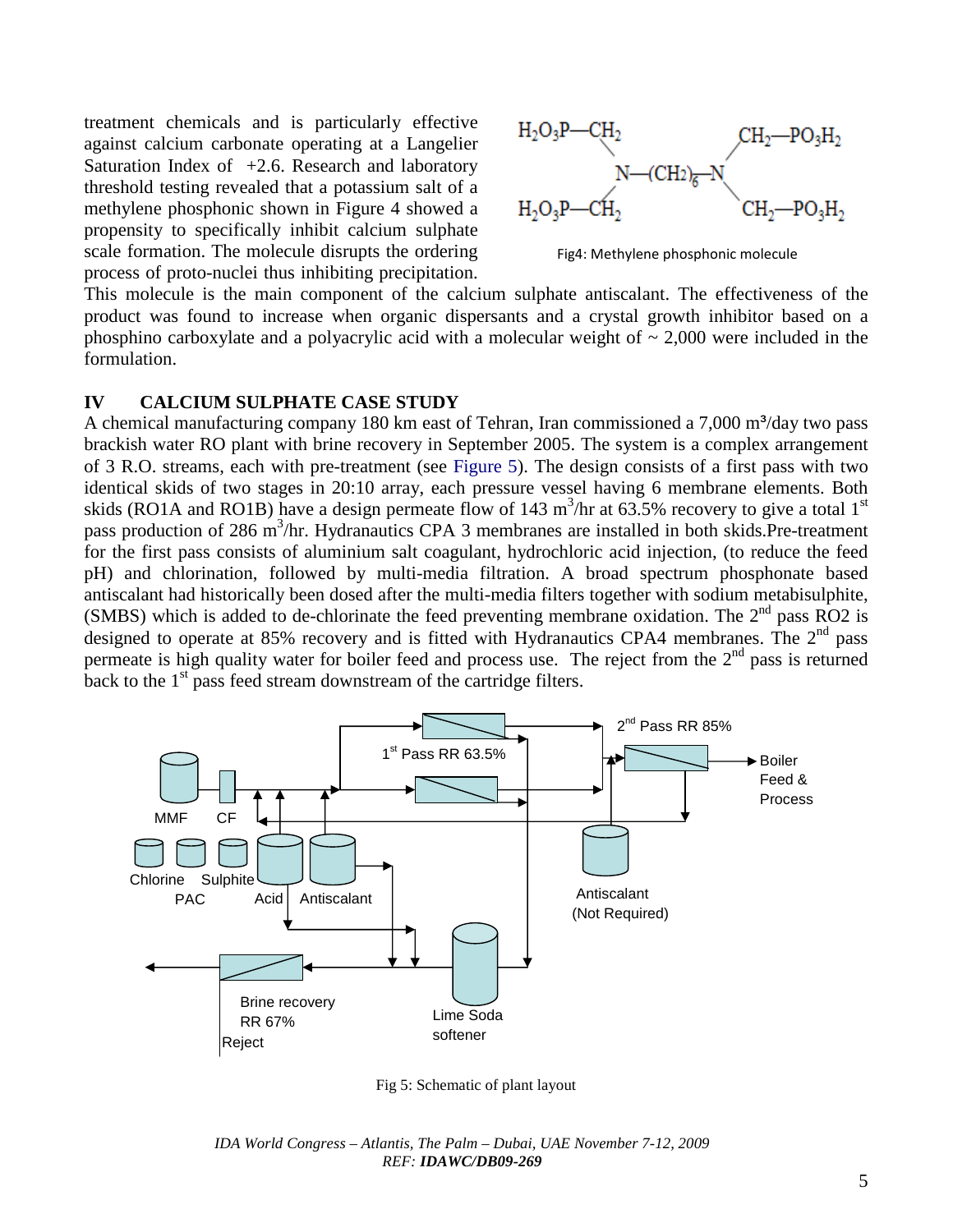Concentrate water from the 1<sup>st</sup> pass is sent for treatment via a Brine Recovery R.O. (BRRO). The theoretical conductivity of this water would be around  $20,000\mu\text{Scm}^{-2}$  with extremely high concentrations of scale forming salts. To allow further processing it is first treated by addition of lime and soda ash in a clarifier to reduce hardness and remove a proportion of other elements such as silica, although there is little effect on sulphate removal. After softening and filtration, a conventional broad spectrum antiscalant is dosed and the water passes to the BRRO, operating at 67% recovery.

The raw water derives from underground wells. The chemical water analysis from September 2007 shows (as ions) calcium of 785 mg/l, sulphate at 2,149 mg/l and bicarbonate of 141 mg/l with a pH 7.5 and TDS 4,745 mg/l. The use of scaling prediction software showed that calcium carbonate, calcium sulphate and barium sulphate salts all exceeded their solubility limits. The use of a standard antiscalant could inhibit calcium carbonate and barium sulphate but not calcium sulphate at these high values.

The first pass trains A & B of the plant historically suffered from calcium sulphate deposition. Consequently the operators decided to reduce recovery rates to 48% against a design specification of 63.5%. Even at lower recovery rates the membranes fouled after  $4 - 5$  weeks of operation with feed pressure increasing from 10 to 12.5 bar. Attempts were made to clean the membranes again but in many instances they had to be replaced. Cleaning was carried out when ∆P reached 6.5 Bar and when feed pressure reached 12.5 Bar. Cleaning was attempted by circulating a solution of Ethylene Diamine Tetra Acetic acid, (EDTA) and Sodium TripolyPhosphate, (STPP) at high pH. After flushing to remove the cleaning solution, there was a reduction in ∆P, with a consequent reduction in feed pressure to achieve the desired permeate flow. If conditions were changed to increase the permeate flow it is expected that ∆P would rise back to near 6.5 Bar necessitating increasing the feed pressure to 12.5 bar. We suspect there is a residual fouling which is not being removed by this cleaning causing the increase in ∆P. However, flux rates did improve and so the cleaning had successfully removed some foulant from the membrane surface but not from the feed/brine channel. Immediately after cleaning, 1<sup>st</sup>. Stage  $\Delta P$ decreased to around 5.5 Bar, but this would subsequently rise with increasing feed pressure until reaching ~6.5 Bar after four weeks. The maximum operational ∆P, as recommended by the membrane manufacturer is 3.5 Bar and the maximum excursion limit is 4.1 bar and beyond these limits, membrane damage can be expected.

The membranes from the concentrate side of the plant which could not be cleaned were all moved into RO1B which operated with a reduced permeated flow of 59m<sup>3</sup>/hr. A conventional antiscalant had been used combined with acid dosing to reduce pH from 7.5 to 7.1. This required 132 kg of 35% hydrochloric acid per day at an estimated cost of \$19,200 per year. Chlorine dosing to oxidise iron and control microbiological growth required sodium meta bisulphite neutralisation of the chlorine prior to the membranes. The resultant low pH product water was dosed with sodium hydroxide to raise the pH. The second pass is fed with permeate from the first pass operated at an 85% recovery design value without any problems as there are only low level of scaling species in the feed water.

The brine recovery system had high levels of sulphate >5,400mg/l on the feed which were not removed by the lime soda clarifier. The calcium levels were only partially reduced from over 2,000 mg/l in the reject of the first pass to 495 mg/l in the feed to the BRRO. This plant rapidly scaled and could not operate with these high levels of sulphate and a conventional antiscalant. The plant was therefore mothballed until cost effective technology in the form of mechanical engineering or improved chemistry became available.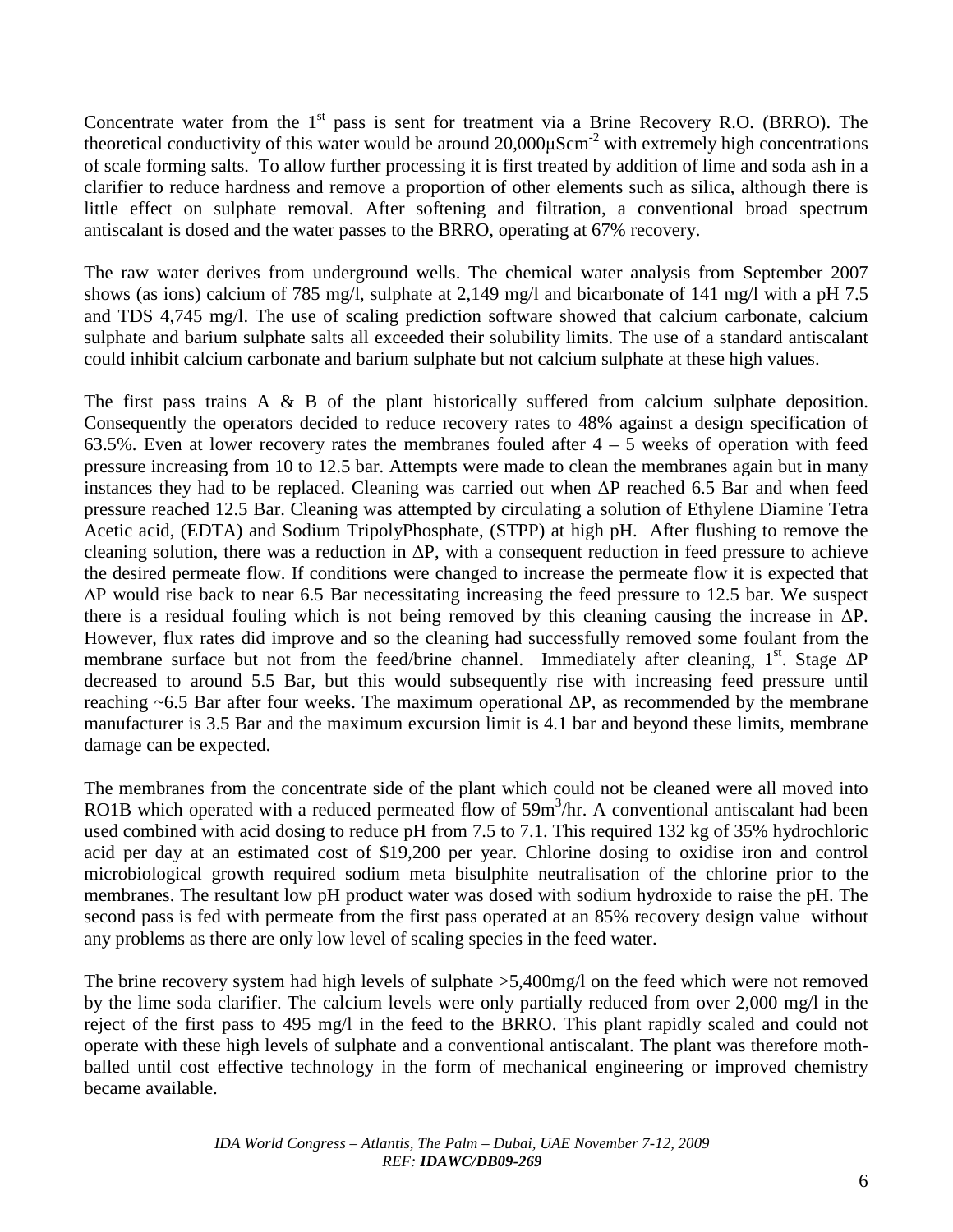## **4.1 Recommendations**

In November 2007 the new calcium sulphate specific antiscalant was introduced and acid dosing was stopped. At 4.7 mg/l dosed to the feed water this approach has successfully prevented scale formation, and the recovery rates were gradually increased to 61%; the plant requiring only one membrane clean in 18 months instead of one every month as previously. The second pass permeate polisher is operating without the need for antiscalant due to the good quality permeate from the first pass.

Apart from the first pass operating nearer to its original design specification the brine recovery system (BRRO) is now operable at  $67\%$  recovery at 131 m<sup>3</sup>/hr; this is a huge benefit to the economics of the system overall. The acid dosage was stopped as the calcium carbonate saturation index was not exceeded at a pH of 7.5 and any additional acid usage had no effect on reducing calcium sulphate saturation. With the acid dosing removed from the feed water sodium hydroxide addition to the permeate is no longer needed. The aluminium based coagulant has also been replaced with a polyamine based cationic flocculant which has reduced the SDI in the feed from 3.0 - 7.0 to consistently less than 3.0. This in turn has helped the effectiveness of the lime soda softener. The groundwater well has a low level of microbiological activity so the chlorine dosage has also been removed along with the sodium metabisulphite chlorine neutraliser. Simplifying the chemicals used on the plant has both operational and economic benefits; the system works much better and at significantly lower cost.

## **4.2 Results and Cost Savings**

The selection of a speciality antiscalant has resulted in significant costs savings and a more efficient plant with less complex chemical dosing regime. Some of the water savings are shown in table 2 below.

**4.2.1 Water** – the increased recovery rate allows constant desired permeate production with reduced feed water requirements. Table 2 shows that by increasing the recovery from 48% to 61% savings in precious ground water resource amount to over a million tons per year. At the same time the concentrate stream which makes up the effluent discharge from the plant is also reduced significantly by the same amount.

|        |          | Permeate   Feed $m^3$ /hr @ | Feed m <sup>3</sup> /hr @ Feed Saving Feed Saving |          |              |
|--------|----------|-----------------------------|---------------------------------------------------|----------|--------------|
|        | $m^3/hr$ | 48% Recovery                | 61% recovery                                      | $m^3/hr$ | $m^3$ /annum |
| Skid A | 143      | 298                         | 234                                               | 64       | 560,640      |
| Skid B | 143      | 298                         | 234                                               | 64       | 560,640      |
| TOTAL  | 286      | 596                         | 468                                               | 128      | 1,121,280    |

Table 2: Feed water savings on 1st pass skid

**4.2.2 Energy Costs -** The water saving by increasing recovery can be translated into an electricity cost due to reduced feed water pumping. Using the latest Hydranautics IMSDesign RO Projection Programme the KwHr/m3 pump energy demand can be calculated for different operating conditions. In November 2003 the original design specification was for each skid to produce 143m<sup>3</sup>/hr of product water operating at a recovery rate of 63.5%. In September 2007 Skid A produced 136m<sup>3</sup>/hr of product water at recovery rate of 48%. The feed flow rate was  $283m<sup>3</sup>/hr$  which required  $0.85KwHr/m<sup>3</sup>$  of pump energy. In November 2007 the membranes were cleaned and and the new sulphate specific antiscalant dosed at  $4 - 5$  mg/l. By February 2008 membrane scaling was being inhibited and recovery rates were gradually increased. As recovery rates increase the feed pressure rises to counter the higher osmotic pressure. Recovery rates continued to increase throughout 2008 without calcium sulphate scale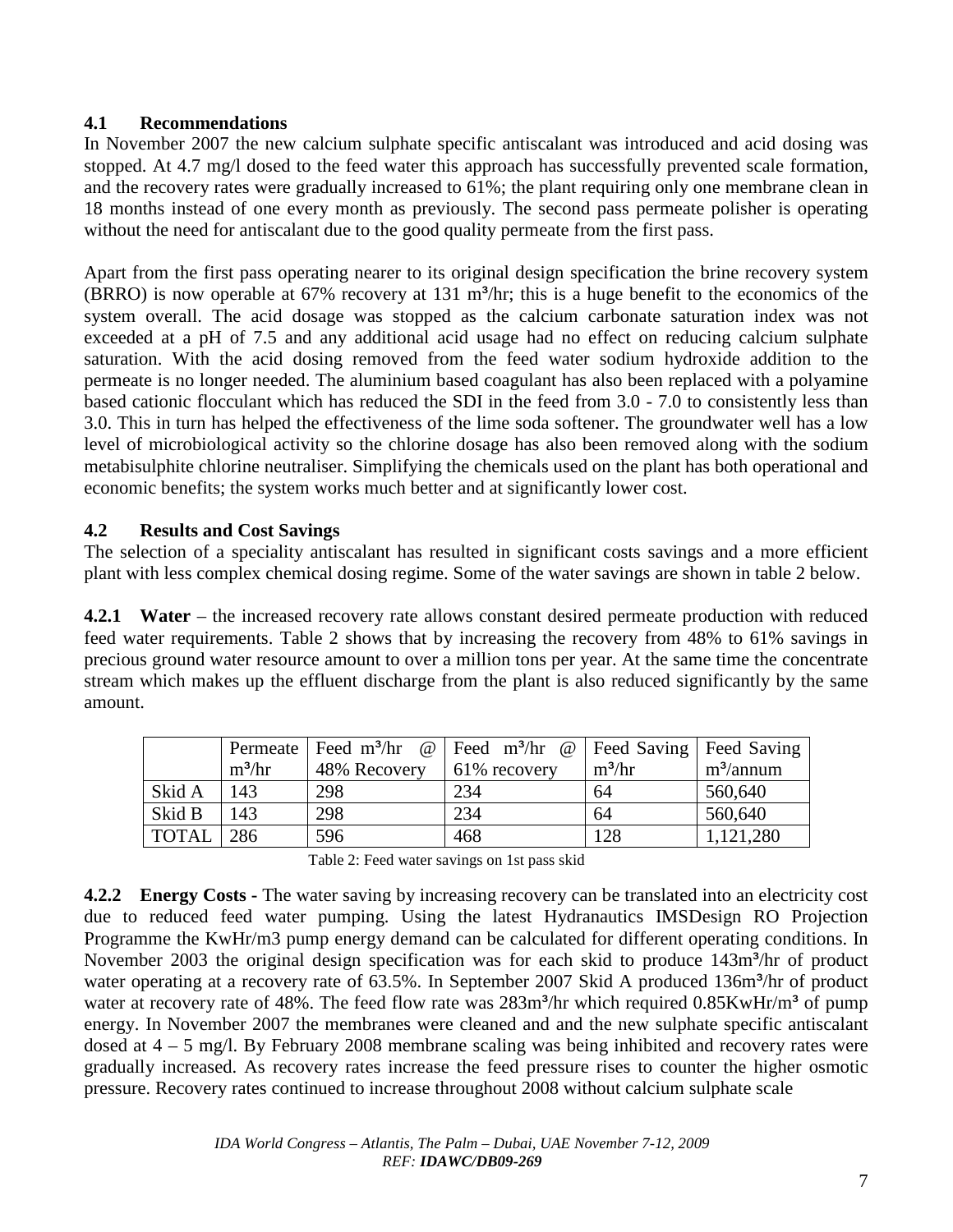| Skid 1 a                       | <b>Nov-03 Design</b> | $Sep-07$     | Feb-08      | Feb-09      |
|--------------------------------|----------------------|--------------|-------------|-------------|
| Feed Pressure Bar              | 12.80                | 12.50        | 10.70       | 12.00       |
| % Recovery Rate                | 64                   | 48           | 58          | 61          |
| Feed Flow m3/hr                | 225.20               | 283.00       | 243.00      | 228.00      |
| Permeate Flow m3/hr            | 143.00               | 136.00       | 140.00      | 139.00      |
| Pump Energykwhr/m <sup>3</sup> | 0.63                 | 0.85         | 0.58        | 0.62        |
| Energy KwHr                    | 141.88               | 240.55       | 140.94      | 141.36      |
| Total Energy/annum KwHr        | 1225808.64           | 2078352.00   | 1217721.60  | 1221350.40  |
| Pumping Costs/ annum           | \$85,806.60          | \$145,484.64 | \$85,240.51 | \$85,494.53 |

#### Table 3: Electricity cost savings

formation and the plant is now operating close to its design specification. The current pump energy use at 61% recovery rate is 0.62 KwHr/m<sup>3</sup>. This represents an annual energy saving of USD\$60,000 on this single skid assuming an electricity cost of \$0.07/KwHr. This saving would be doubled if applied to both skids.

**4.2.3 Acid dosing** – Hydrochloric acid was used to reduce the pH and scaling tendency of calcium carbonate. A reduction of pH from 7.5 to 7.1 required a dose of 132 kg/day of 35% hydrochloric acid. Calcium carbonate scaling can easily be inhibited with an antiscalant and reduced pH has no effect on inhibiting calcium sulphate scale therefore the hydrochloric acid was removed saving 48 tons of acid per year at an estimated cost of \$19,200.

**4.2.4 Chlorine dosing –** the original design used 0.2-0.5 mg/l of chlorine to reduce microbiological fouling. To retain this residual of free chlorine a daily dose of 86 kg of 12.5% sodium hypochlorite was needed. Sodium bisulphite is dosed prior to the cartridge filter to neutralise any remaining chlorine to protect the membranes from oxidation damage. As the microbial profile of the well water showed a very low level of microbiological activity so the chlorine dosing was removed resulting in an annual saving of around \$15,000. The bisulphate was also removed with an addition saving of \$3,000/annum.

**4.2.5 Membrane Element Replacement -** Since commissioning in September 2005 it is reported that all of the membranes have been renewed over a two year period. The 270 elements were replaced at an estimated cost of \$162,000. Since November 2007 to February 2009 there have not been any membrane replacements. The membrane lifespan has been increased dramatically and present replacement schedule is estimated to be 70 membranes per year a potential annual saving of \$39,000.

## **V CONCLUSIONS**

The development of speciality antiscalants for different scaling species allows poor quality groundwater sources to be utilised economically, which is an important factor when designing RO plant. The raw water chemistry is a major limiting factor and the correct selection of the most suitable antiscalant can have a huge impact on plant design. The case study discussed above shows that the purpose formulated calcium sulphate antiscalant has allowed the recovery rate of this important installation to be increased from 48% to 61%. A summary of the annual cost savings is shown in Table 4. This is a typical example of the cost savings achievable by using an accurate water analysis and an effective prediction tool.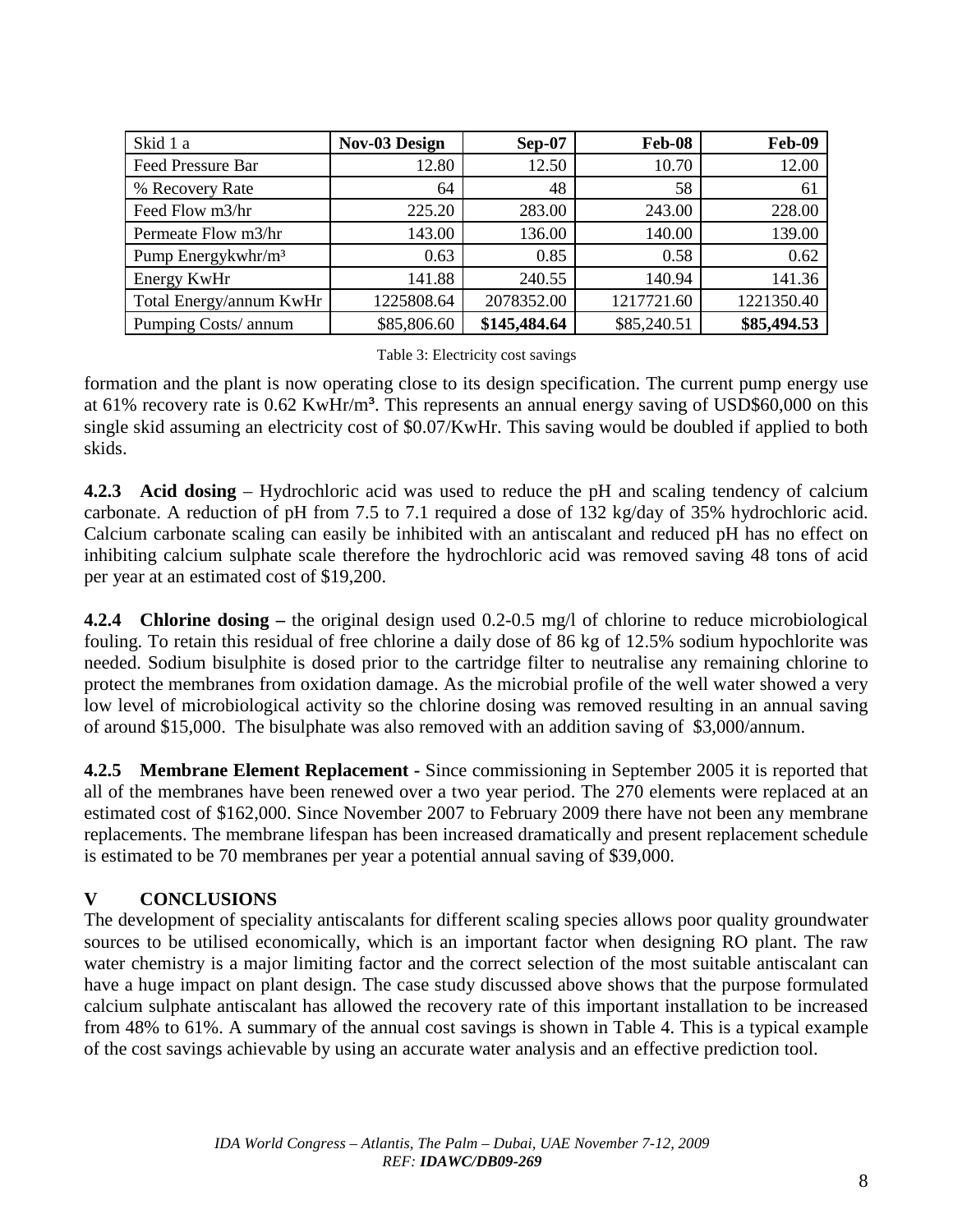|                                  | <b>Sulphate Case Study</b> |
|----------------------------------|----------------------------|
| Water Saving, $m^3$ /annum       | 1,121,280                  |
| Energy Saving, KwHr              | 857,002 (1 skid)           |
| Energy Costs Saving, US\$/annum  | \$60,000                   |
| Membrane Replacement, US\$/annum | \$39,000                   |
| Chemical saving, US\$/annum      | \$37,000                   |
| Total, US\$/annum                | \$136,000                  |

|  |  | Table 4: Case Study Cost Savings |
|--|--|----------------------------------|
|  |  |                                  |

This paper demonstrates that the selection of the correct chemical programme and using species specific antiscalants can result in:

- Optimising the recovery rate so as to minimise pumping costs
- Maintaining membrane cleanliness and reducing cleaning frequency
- extending the lifespan of the membranes thereby reducing replacement costs
- Removing the dependency and the cost of dosing large quantities of non specific commodity chemicals which frequently has a positive environmental impact

The use of groundwater as a feed source for RO systems will continue to grow as resources diminish. One of the key limiting factors for RO design and operation is the source water quality. By understanding the various scaling mechanisms and being able to produce synergistic inhibitors improved antiscalants can be targeted against different scaling species. Once tested in the field and laboratory certain development products have become important in ensuring economic and viable operation of RO plant with poor quality brackish water. Calculating pump energy savings with increased recovery is now possible using new software available from the membrane manufacturers. With this information the real cost benefits associated with choosing the correct antiscalant can be defined.